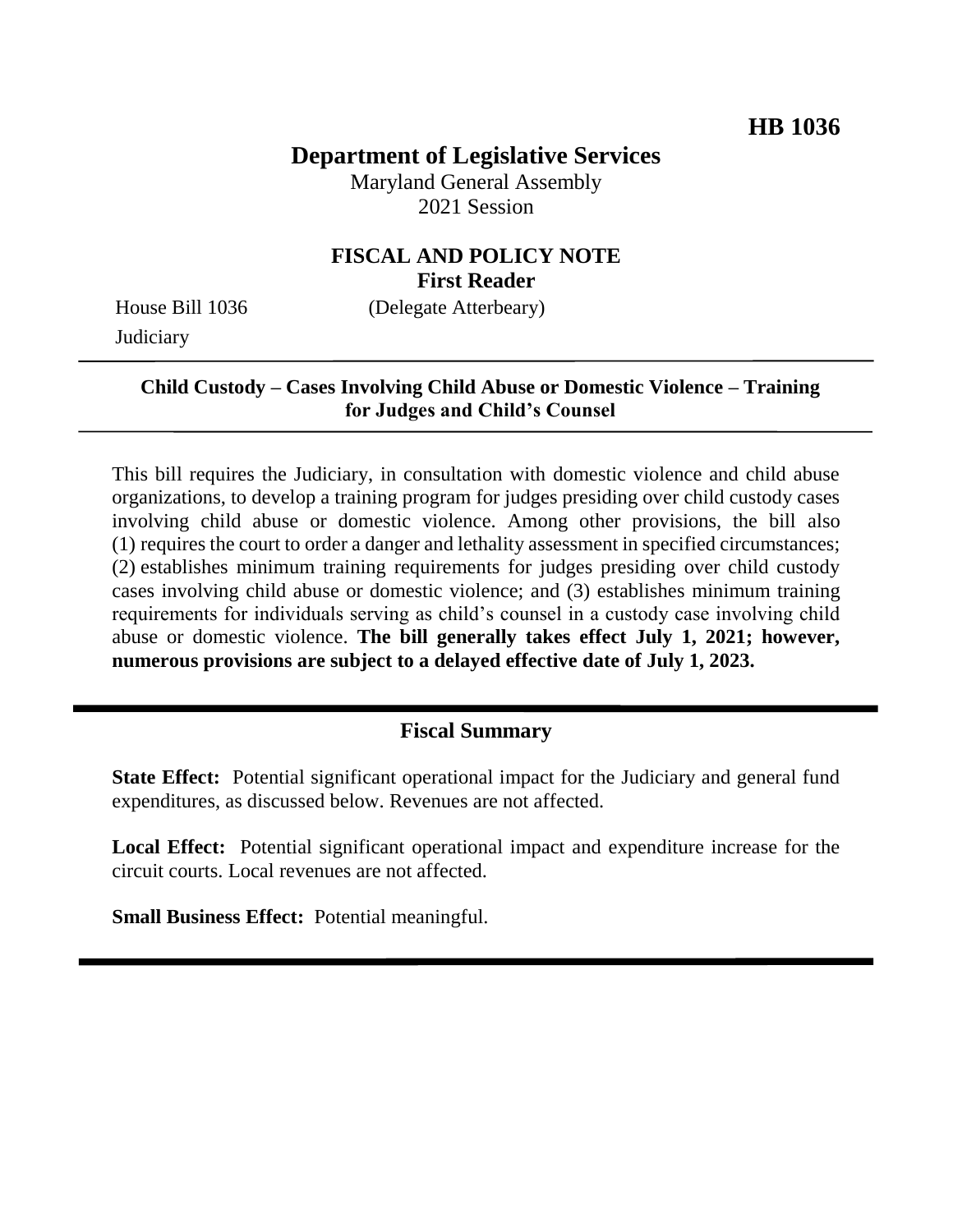# **Analysis**

#### **Bill Summary:**

#### *Judicial Training*

The training must include numerous specified topics, including:

- the typical brain development of infants and children;
- the process for investigating a report of suspected child abuse or child sexual abuse, as specified;
- the dynamics and effects of child sexual abuse, physical and emotional child abuse, and domestic violence;
- the impact of exposure to domestic violence on children and the importance of considering this impact when making child custody and visitation decisions;
- the potential impacts of explicit and implicit bias on child custody decisions;
- specified information regarding parental alienation; and
- standards for the knowledge, experience, and qualifications of child sexual abuse evaluators and treatment providers and the legal and ethical considerations of appointing an unqualified evaluator or allowing an evaluator to practice outside of his or her fields of expertise.

The training program must be reviewed and updated at least once every two years.

The Judiciary must make educational and training materials relating to the training of judges assigned to child custody cases involving child abuse or domestic violence available on request. The Judiciary must adopt procedures, including the uniform screening of initial pleadings, to identify child custody cases that may involve child abuse or domestic violence as soon as possible to ensure that only judges who have received training as specified above are assigned these cases.

The above provisions take effect July 1, 2021.

#### *Danger and Lethality Assessments*

In any custody or visitation proceeding, if the court has reasonable grounds to believe that the case may involve child abuse or domestic violence, the court must order a danger and lethality assessment to be conducted by an appropriate individual to help ensure the safety of the parties and the children. This provision takes effect July 1, 2021.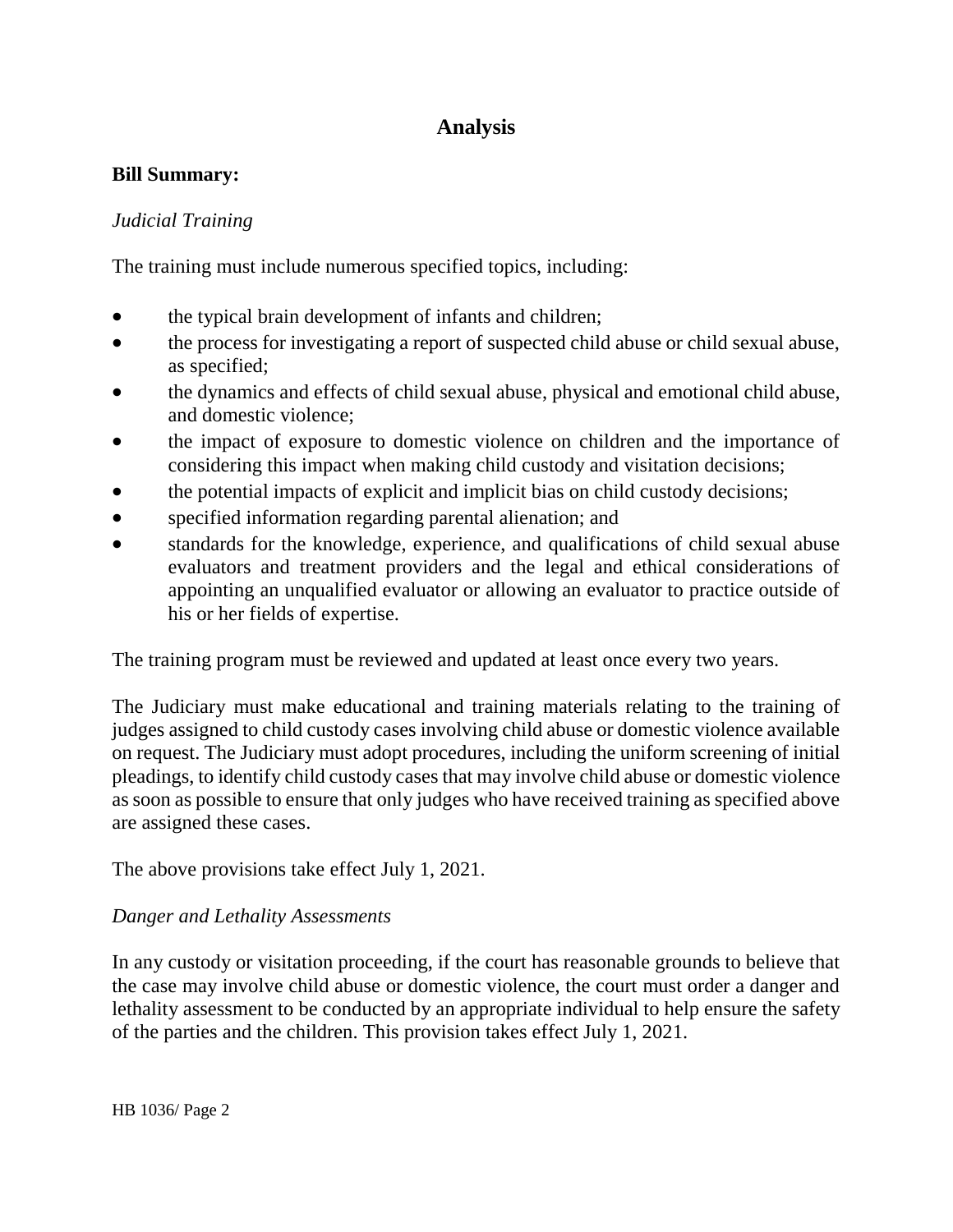#### *Minimum Training Requirements*

Beginning July 1, 2023, before presiding over a child custody case involving child abuse or domestic violence, a judge must receive at least 60 hours of initial training approved by the Judiciary that meets the requirements of the training program specified above. A judge who has received the initial training and who continues to preside over child custody cases involving child abuse or domestic violence must receive at least 10 hours of additional training every five years. A judge who is assigned to preside over a child custody case involving child abuse or domestic violence more than three years after receiving the initial training must register for and attend the next offered initial training.

#### *Child's Counsel*

Beginning July 1, 2023, before an individual may serve as child's counsel in a child custody case involving child abuse or domestic violence, the individual must receive at least 60 hours of initial training on the topics required for judges, as specified above. After meeting these initial training requirements, the individual must receive at least 10 hours of ongoing training on the aforementioned topics every five years in order to continue to serve as a child's counsel. "Child's counsel" *includes* a Child's Best Interest Attorney, a Child's Advocate Attorney, or a Child's Privilege Attorney.

**Current Law:** Although judicial training requirements are not addressed in statute, a 2016 Administrative Order from Chief Judge Mary Ellen Barbera generally specifies training requirements for judges, including 12 hours of continuing judicial education annually. Pursuant to that order, the Judicial College of Maryland within the Administrative Office of the Courts serves as the primary entity through which judicial education is provided. The order has specific requirements regarding a Family Law Education program, whereby judges (and magistrates) who are assigned to hear family law cases must attend "Family Law University" according to specified timeframes.

Maryland Rule 9-205.1 generally governs the appointment of an attorney for a child in actions involving child custody or child access. The Rule notes that appointment may be most appropriate in cases that involve past or current child abuse or neglect, actual or threatened family violence, or consideration of terminating or suspending parent time. The Maryland Guidelines for Practice for Court-Appointed Lawyers Representing Children in Cases Involving Child Custody or Child Access complements Maryland Rule 9-205.1 and specifies standards for minimum training and experience. Under the guidelines, unless waived by the court, an attorney serving in one of these three roles should have completed at least six hours of training that includes specified topics, including (1) effectively communicating with children; (2) recognizing, evaluating, and understanding evidence of child abuse and neglect; and (3) family dynamics and dysfunction, domestic violence, and substance abuse.

HB 1036/ Page 3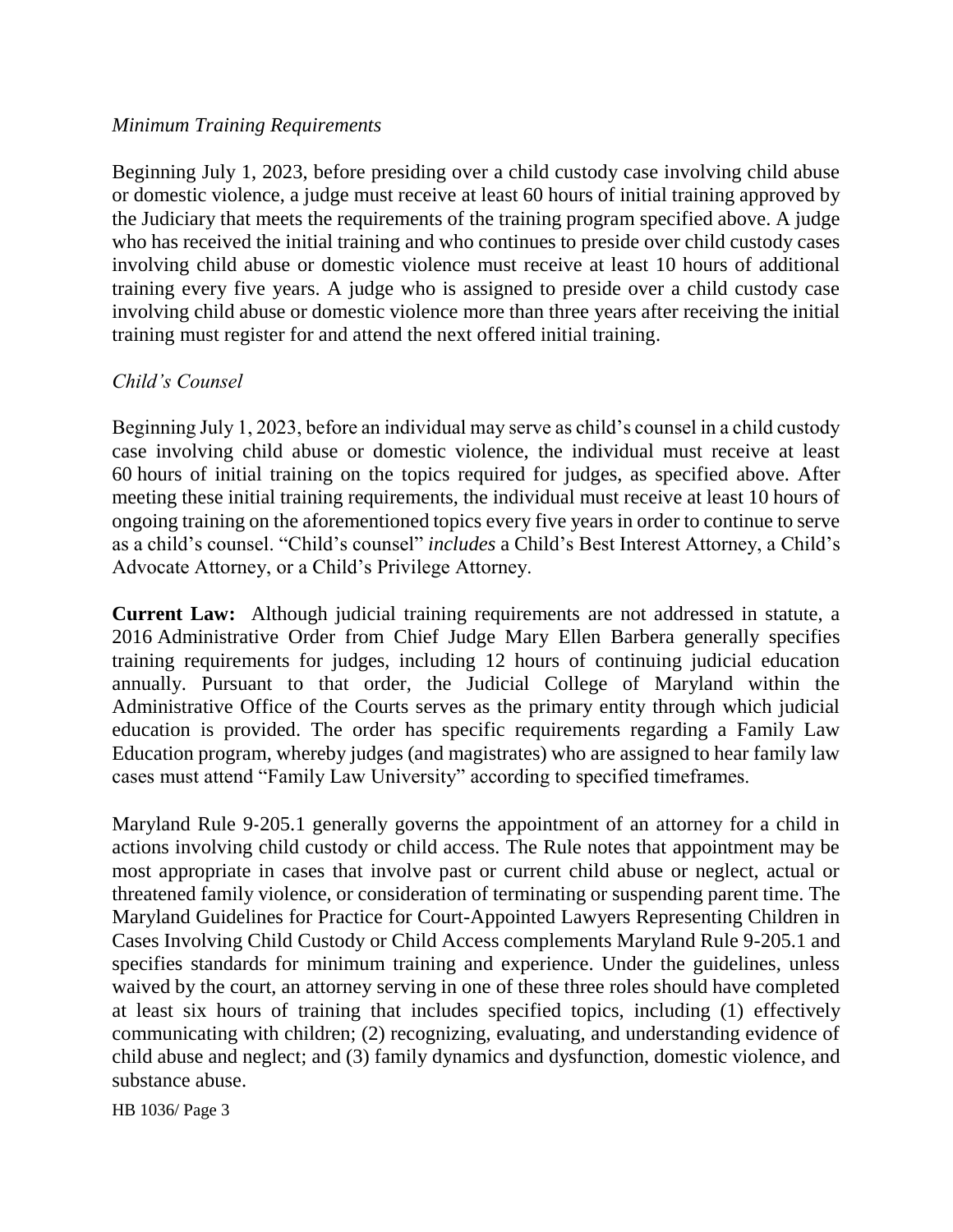**State/Local Fiscal Effect:** The Judiciary advises that the bill's requirements have a potentially significant operational and fiscal impact on the courts.

Effective July 1, 2021, the courts must ensure that danger and lethality assessments are ordered in specified cases. Although the Judiciary is unable to provide a precise estimate regarding this impact, it notes that it will need to identify or develop a validated assessment tool, develop procedures to facilitate the assessments, and either hire or train staff or procure outside services to perform the assessments.

While the Judiciary has until July 1, 2023, to ensure that judges presiding over child custody cases involving child abuse and domestic violence are trained in accordance with the bill's requirements, the comprehensive nature of the training program likely increases general fund expenditures, potentially significantly, to develop and sustain the training.

Furthermore, operationally, the Judiciary (1) will initially need to accommodate a number of judges being unavailable to preside over normal dockets/cases during the time they will instead be in training and (2) must develop procedures to ensure that after July 1, 2023, only judges who have received the specified trainings are assigned to preside over child custody matters involving child abuse or domestic violence. Both of these impacts may be particularly exacerbated in smaller jurisdictions.

Similar impacts are attributed to the training requirements for child's counsel. The Judiciary notes that in fiscal 2019 (the last full fiscal year unaffected by restrictions on court operations due to COVID-19), courts appointed 1,078 individuals to serve as child's counsel. The Judiciary advises that many attorneys serve as child's counsel on a *pro bono* (or reduced fee) basis and may not be willing or able to complete a lengthy training program in order to continue to be eligible to serve. Furthermore, there is no single existing training program that satisfies the requirements and, unlike the bill's requirements regarding judicial training, no entity specifically tasked to develop or provide such training. Although *not* required to do so by the bill, *if* the Judiciary elects to offer training specific to child's counsel in order to facilitate the availability of qualified child's counsel under the bill's requirements, general fund expenditures further increase. The Judiciary also notes that the more stringent requirements for child's counsel may increase the costs for such services, which are often funded by the courts when parties qualify for and are granted a fee waiver. To the extent that child's counsel does increase fees and those costs are assumed by the courts, general fund/circuit court expenditures increase.

To the extent that a child in need of assistance (CINA) proceeding is deemed to be a "child custody case involving child abuse or domestic violence," the Department of Human Services advises it incurs general fund expenditures of approximately \$100,000 annually to provide training for CINA attorneys.